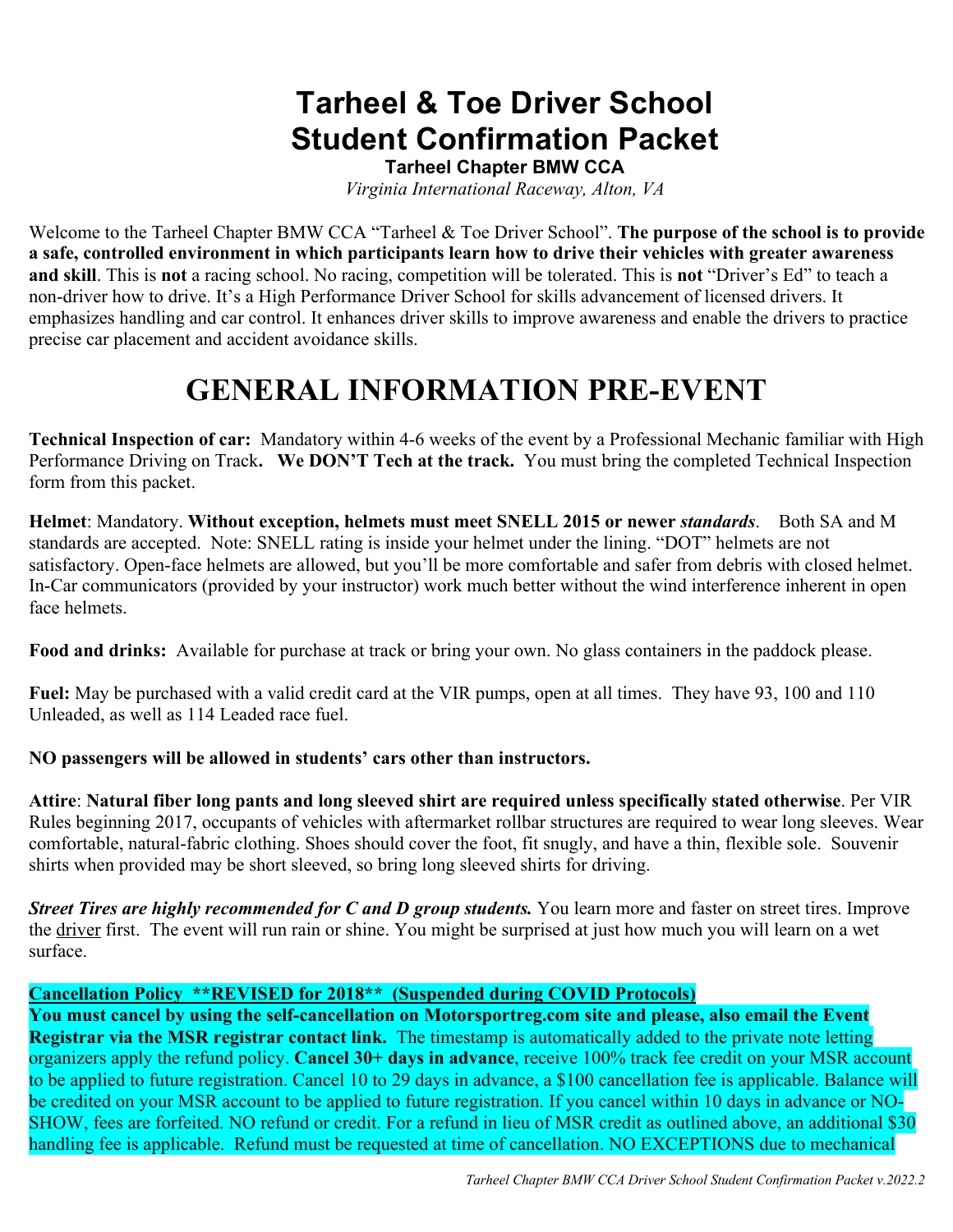failure. Prepare your car carefully. Aborted events (as determined by the Driving Events Committee) may trigger a refund/credit to paid registrants in a prorated amount to be determined.

**Property Damage – VIR will bill the chapter and Tarheel chapter will bill you for any damage you cause to VIR property.** Examples are guardrail replacement, oil-dry (kitty litter), or tire bundle repair. Recognize incidents are very rare, but it is your responsibility to pay for what you damage**.** 

**Event Insurance:** Your standard insurance may not cover activities on a "competition surface". Don't ask you agent about that. Rather, ask for a detailed copy of your policy and all exclusions. "Track Day Insurance" is readily available and may be acquired through several specialty vendors such as Hagerty or Lockton Affinity.

**Pre-Event Email Meet-n-Greet:** On Tuesday or Wednesday of event week, you should receive email contact from your assigned instructor. Take this opportunity to get to know your instructor. Share information about yourself and your goals for the weekend.

## **On-Site Registration**

- **When:** 5pm until 8:00 pm on Friday. Make every effort to register Friday. Avoid the Saturday morning rush and stress, and be assured of not missing any valuable track time. We are not set up for, nor expect many registrations Saturday morning.
- **Where:** Tech Shed North Paddock at VIR. Turn right after the Security Gate.
- What: Bring completed forms included in this packet [Tech Form (mandatory), valid Driver's License, Helmet, Online Waiver *(https://ews.bmwcca.org)* signature proof/printout.
- **Note:** Detailed event schedule, car numbers, and run group assignments will be provided in the on-site registration packet. Registration is open for a brief time Saturday beginning at 6:30am. It will close at 7:30 for mandatory meetings.
- **Car Drop off:** Driver School participants may sign the VIR gate waiver and bring a car/rig for drop-off Friday afternoon and evening. VIR has 24-hour security.
- **Student Meeting**: Mandatory. 7:30 AM. Could be Virtual/pre-recorded or Drivers Meeting Room. Listen for announcements on the paddock public address system.
- **Instructor Meeting**: Mandatory participation. 7:30 AM. Outside Tech Shed.
- **Instructor/Student Meet & Greet:** Students line up facing hot pits (A & C students nearest the classroom; B & D students, mid-fence). Students hear your name called, meet your instructor, and leave the pairing area together. If you have connected via email prior to the school, please let the CI call your name and respond.

**Classroom:** Student Classroom is held in the Drivers Meeting Room in the basement under the Garages in North Paddock.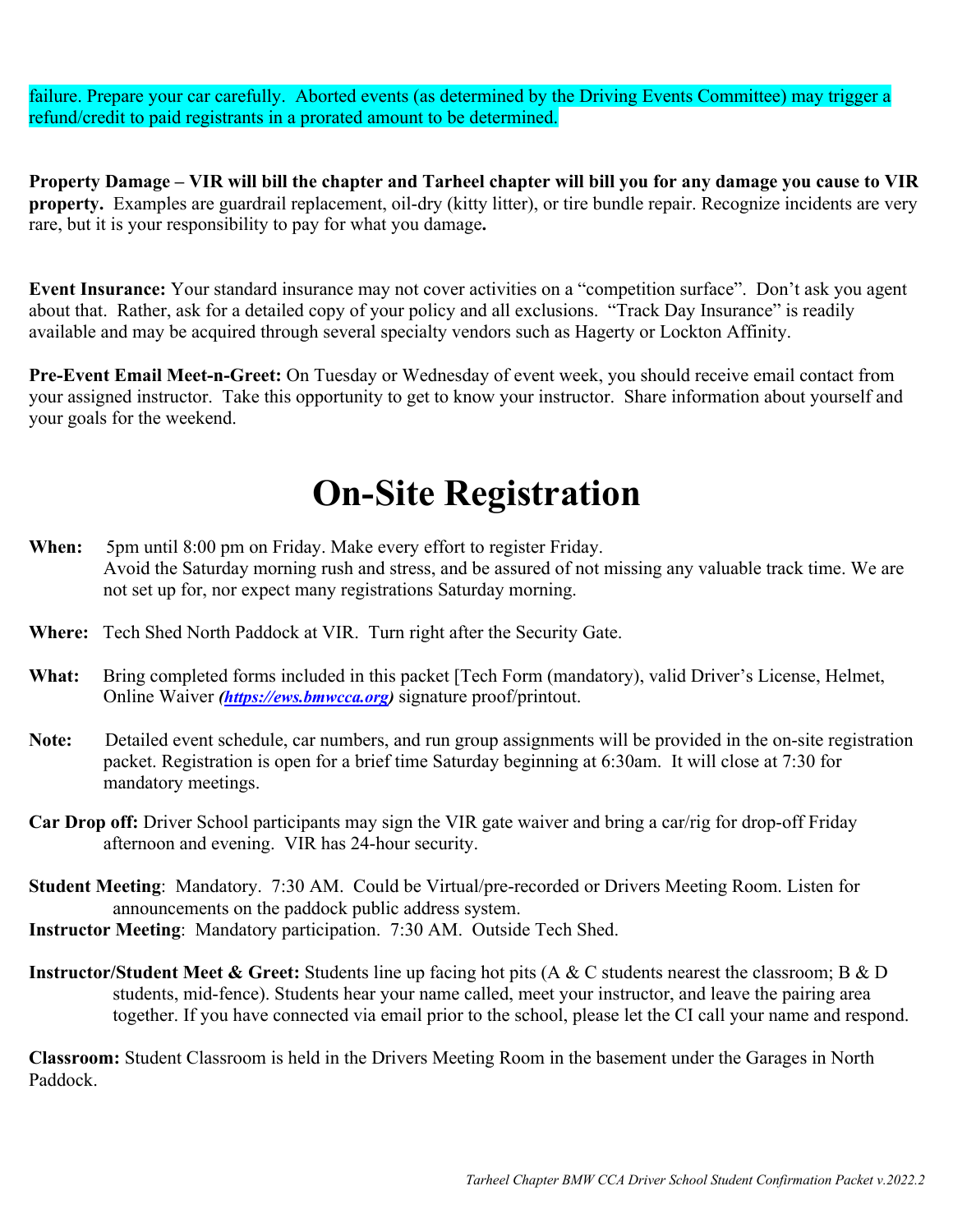# **THINGS TO BRING TO THE EVENT**

- This packet (including **completed** Technical Inspection, and Electronic Waiver signature proof/printout).
- **Helmet (SNELL 2015 or newer).**
- **Cotton/natural fiber long pants; long & short sleeved shirts; closed toe shoes.**
- Extra quart (or two) of oil
- Beverages: water, sports drink. May bring adult beverages for after track closes. No Glass
- Glass cleaner and paper towels
- Gas fill up before arriving at the track to save time. Gas is available at track by credit card pumps (open all of the time). Prices are higher than local stations.
- Other tools and parts as desired. Examples: extra brake fluid, coolant, etc.
- Sunscreen and/or a hat and maybe bug spray; a poncho and umbrella
- Lawn chair(s) and a cooler for your beverages
- A tarp or two to protect your gear from the elements (remember, it might rain)
- Most important a relaxed, open mind for learning something new and exciting, and the willingness to be guided by your instructor.

### **Accommodations**

**Headquarters Hotel** will be **Sleep Inn Suites** located on 58 East at 1483 South Boston Rd., across from the Danville Airport just 11 miles from the track. **Phone: 434 793 6090**. We have blocked rooms for this event, so please mention **Tarheel BMW** when making reservations to secure the group rate. VIR offers luxury Villas, Garage Suites and The Lodge, all on site. For more info contact them at 434-822-2680 or via www.virclub.com/lodging.

| Sleep $Inn-$               | 1483 South Boston Road-Route 58 E. | $(434)$ 793 6090 |  |
|----------------------------|------------------------------------|------------------|--|
|                            | Also nearby:                       |                  |  |
| $H$ oliday Inn Express $-$ | 2121 Riverside Dr.                 | $(434)$ 793-4000 |  |
| Best Western -             | 1292 South Boston Road-Route 58 E. | $(434)$ 483 5000 |  |

**VIR Club website:** (http://www.virclub.com). Learn more about the track including maps, directions, on-site lodging, and lap descriptions. We look forward to a fun filled event. Our focus is on enabling you to have a safe and rewarding experience.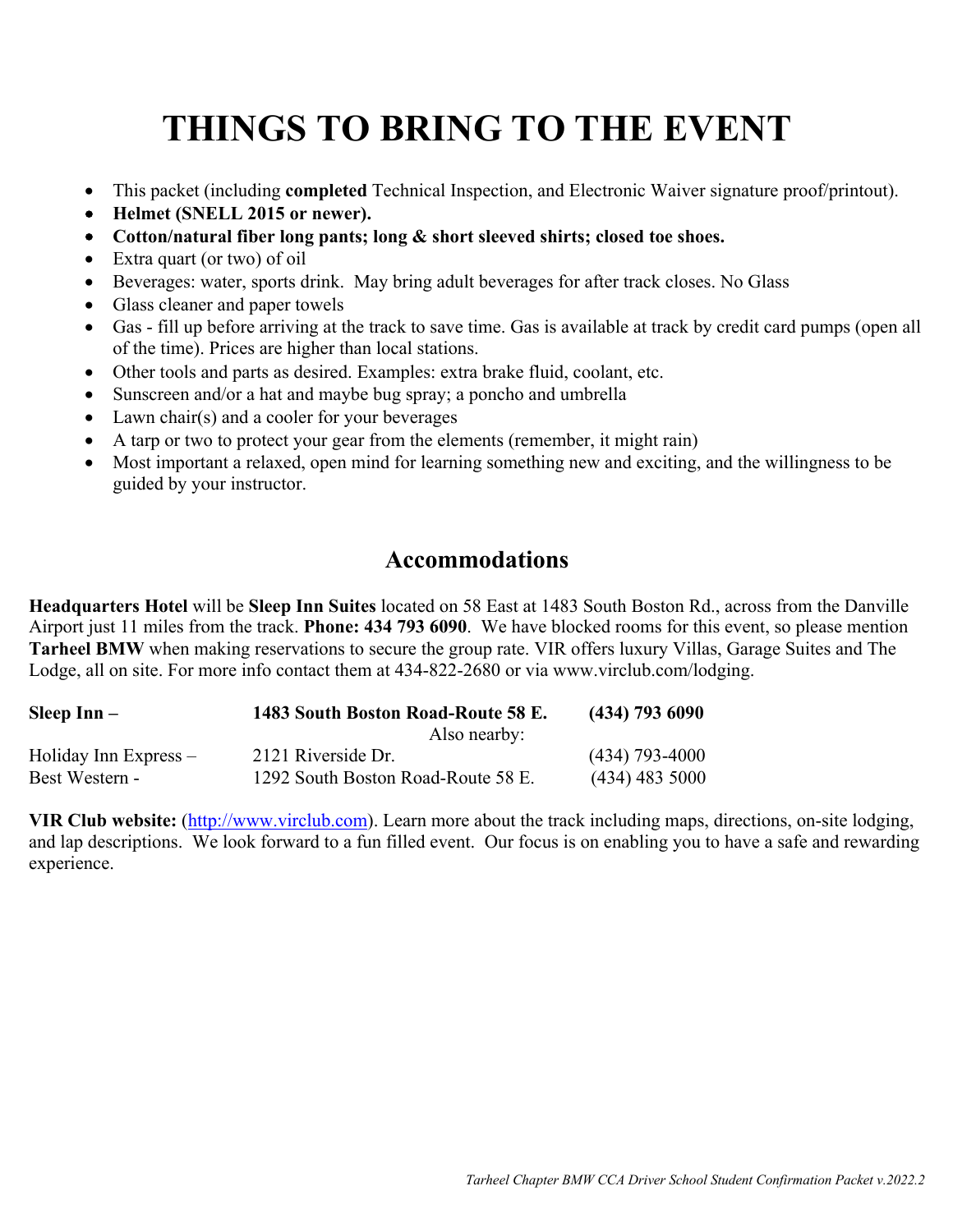## **INSTRUCTOR MEETING DRIVERS MEETING 7:30 AM 7:30 AM**

## **SATURDAY MORNING IN THE PADDOCK**

- **Proceed directly to the paddock area and park**. Make sure you are registered and have signed the waiver.
- **Unload your car**. All items, which are not permanently secured, must be removed. For example, remove:
	- Floor mats
	- Contents of glove box
	- Handset of cellular phone
	- Garage door opener
- Contents of trunk (spare tire may stay)
- Contents of side door pockets
- Radar detector
- Check under seats for loose items!

#### **Please be on time to the morning meetings. Roll call will be taken both days!**

- **CAR NUMBERS:** on rear side windows; run group letter first, followed by the number. BINGO!
- If this is a school in conjunction with a Race School you'll be issued a colored run group dot that goes in the upper center of your windshield

| Sign off sticker by instructor | <b>Tech sticker (optional)</b> | Run group letter and number on both sides of car |
|--------------------------------|--------------------------------|--------------------------------------------------|
|                                |                                |                                                  |

- **If two drivers share a car**, place second run group letter and number below the first.
- **Please check your tire pressures. Air is available near the Sunoco Fuel Pumps.**
- **Check your lug nuts (bolts) and tire pressure prior to each session**, not just after your session (hot). **Do not** tighten hot lug nuts (bolts). Don't set your parking brake just after a run.
- **All participants must wear a wristband both days**! It is OK to shower with the band on.
	- **Keep your schedule with you at all times**! Run group sessions may not always be announced or heard. It is your responsibility to follow the schedule and be prompt! In the event of incidents that cause delays, adjust your schedule.
	- **Information Table staff are here to assist you**. They cannot change run groups or instructor/student pairings. This is done by the Chief Instructor. After the school is running smoothly you may approach them to ask.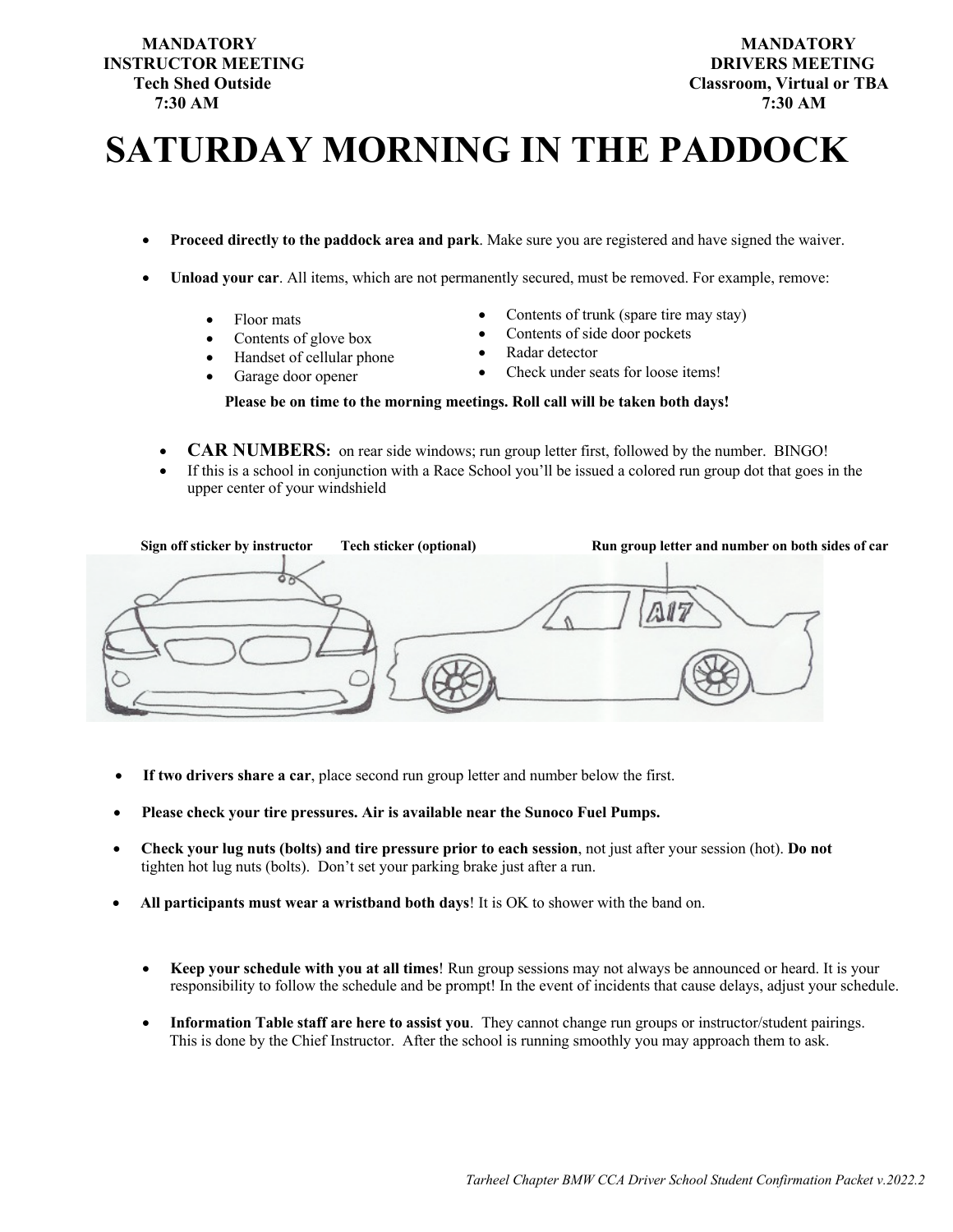## **VIR Rules**

**All paved access roads** - Speed limit paddock *15* mph; access roads **25** mph. Cars & Motorcycles: No one under 16 years of age may operate any motorized vehicle.

**Asphalt - Do not pound stakes or make any holes for any reason in any asphalt surface. Offenders will be fined and ejected**. All trailer footings and jack stands must be underlaid with plywood bases. **Do not fuel cars on any paved areas without a fuel catch pan underneath**. If you must temporarily jack a vehicle on asphalt, you MUST have metal or wood under the jack and jack stands NO EXCEPTIONS! **Fines can be in excess of \$1000.**

**Pets** - VIR discourages bringing pets to the track. If you keep your pet quiet, leashed, under your control, and clean up after it, they will allow it. If we see pets unleashed, we will find the owner and they will be asked to leave. **Do NOT bring pets onto false grid or pit areas or inside any VIR building.**

**Disposal of waste fluid** - Use of the drums, located in several areas in the paddock(s), is mandatory for used oil antifreeze brake fluid and other polluting material. Spillage will not be tolerated and may result in hefty penalty from the facility. Participants must remove all used tires, batteries and unwanted parts. Environmental debris left behind will result in fines to the participant or the renter [Tarheel Chapter] if the participant cannot be identified.

**Fuel** - VIR's fuel pumps are operable by Credit Card. 110 leaded and 100 unleaded Racing Fuel as well as 93 octane unleaded gas. Come with a full tank, fill-ups are convenient but pricey.

**Showers** - The showers are located in the North paddock main concession building restrooms. Please be considerate of your compatriots regarding all water use. Please do not waste water.

**Music –** Do not play loud music of any kind; be considerate of others.

**Power** - There is limited electrical power available. Standard 20-amp duplex and 30/50-amp "shore" power for motor homes and large rigs/trailers are available for rent. VIR personnel will tag lines and collect the fees.

**ATV's, golf carts, and bicycles** - Use of ATV's, golf carts, pit carts, and bicycles is a fact of life in the track paddocks. Common sense and care must be applied to their use. Children should not "learn to drive" on VIR property. Bicycle use will be tolerated as long as used safely. Children (under 16) are prohibited from riding bikes, roller blades, skates, skateboards and scooters in the paddock during hot track hours.

**Noise** – **Un-muffled engines must not be run** between 6:30 PM and 8AM.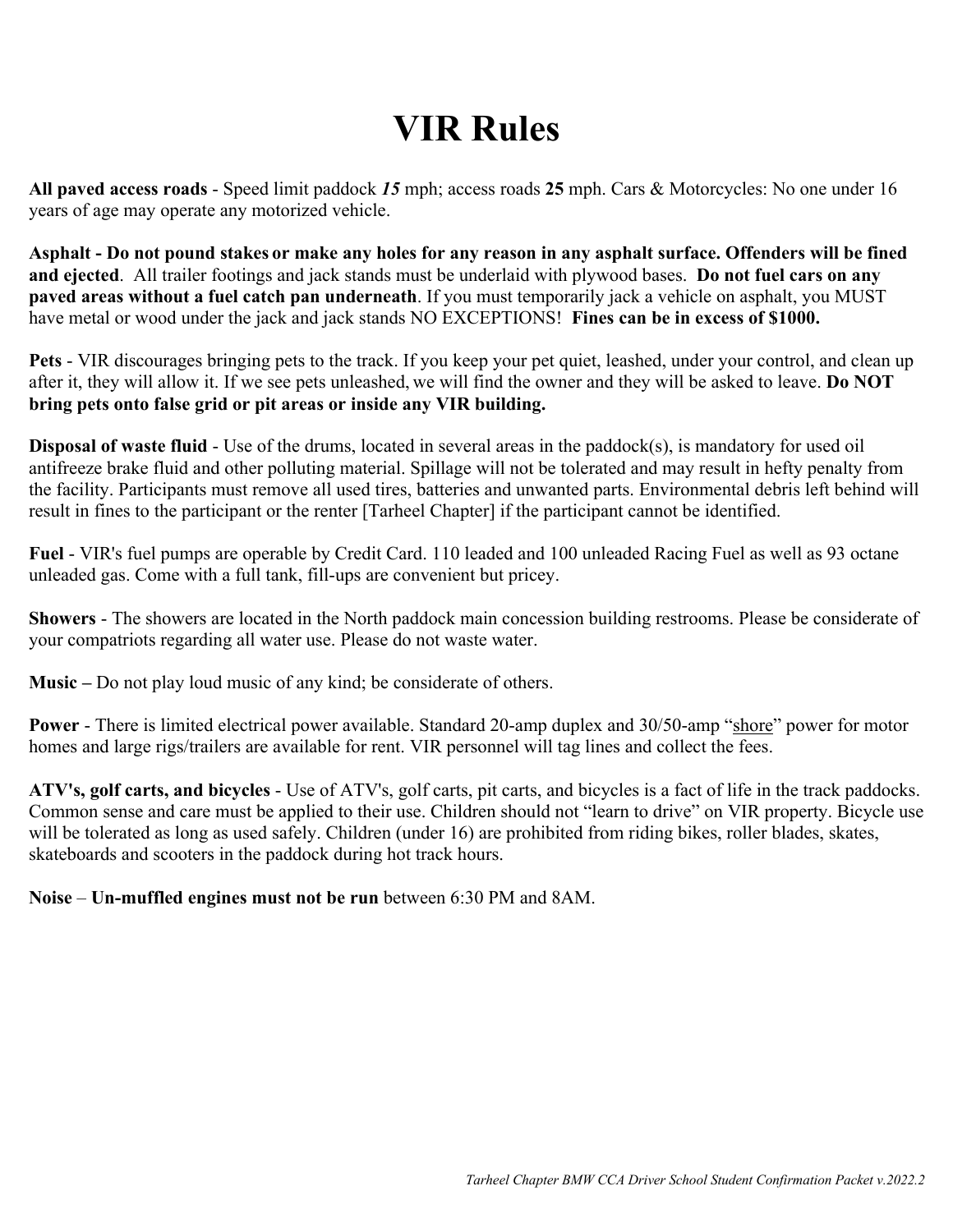## *RULES OF THE ROAD*

#### **GENERAL**

- All students **must be at the drivers meeting each morning**. Important information will be made available to you and it may not be the same as last school.
- Both the driver side window and passenger side window must be fully down at all times when the car is on the track [even in the rain].
- No passengers will be allowed in participants' cars other than instructors. Instructors are allowed to take passengers; 16 to 18 years old must have a notarized waiver signed by both parents to ride with instructors and wear the appropriate wrist band.
- Passing is allowed in designated areas only. Passing shall occur only after a clear point signal is given. Passing areas will be discussed/designated in the meetings and classroom at the event.
- When slowing to enter pit road, the driver shall signal by raising his/her arm out the window with a raised clenched fist, remain OFF LINE full track right and enter at a slow pace.
- All loose objects must be removed from the passenger compartment/trunk of your car

#### **FLAGS: The means of communication from corner worker to cars on track**

| Green $*$                    | A session is underway and the course is open.                                                                                                                                                                                                                                                                                                                                                                                                                                                 |  |  |  |  |
|------------------------------|-----------------------------------------------------------------------------------------------------------------------------------------------------------------------------------------------------------------------------------------------------------------------------------------------------------------------------------------------------------------------------------------------------------------------------------------------------------------------------------------------|--|--|--|--|
| Yellow *                     | Take care. Slow down. No passing. Be prepared to stop. A yellow flag may be displayed at the<br>first lap to ensure that all cars $\&$ drivers warm up prior to hot laps.                                                                                                                                                                                                                                                                                                                     |  |  |  |  |
| Red <sup>*</sup>             | Session stopped. Check mirrors then come to a controlled, safe stop on the RIGHT edge of the<br>asphalt in sight of a corner station or behind a car with sight of the station; leave the center clear<br>for emergency vehicles. Red is followed by Black Flag All.                                                                                                                                                                                                                          |  |  |  |  |
| <b>Yellow w/ Red Stripes</b> | Debris on the track. Shown if oil, coolant, sand, dirt, are on the track ahead.                                                                                                                                                                                                                                                                                                                                                                                                               |  |  |  |  |
|                              | Blue / Yellow Stripe Is not thrown to insult you! It means that in the corner-worker's opinion a faster car is<br>approaching. Allow it to pass at the next passing zone. A small in-car wave to let the faster car<br>know that you know that you saw him/her and intend to signal a pass is very helpful both to you<br>and the car behind you. This courtesy prevents tailgating and "driving in your mirrors", and<br>promotes a safer event. Beginners, your instructor will assist you. |  |  |  |  |
| <b>Black</b>                 | Summons to the pits. Acknowledge the Black Flag and enter the pits at the next opportunity to<br>consult with a school official. This is not optional. After a Red Flag the Black Flag will be shown<br>at each station. Slow and come into the pits.                                                                                                                                                                                                                                         |  |  |  |  |
| <b>Checkered</b>             | The session is over. Finish the lap as a "cool-down" lap. Slow-down, use the brakes as little as is<br>safe. Allow the car and you to cool down and relax. Take the opportunity to drive "a perfect lap"<br>on the line, or to practice off line driving. Either way, you should tell your instructor your plan.<br>Proceed to pit lane.                                                                                                                                                      |  |  |  |  |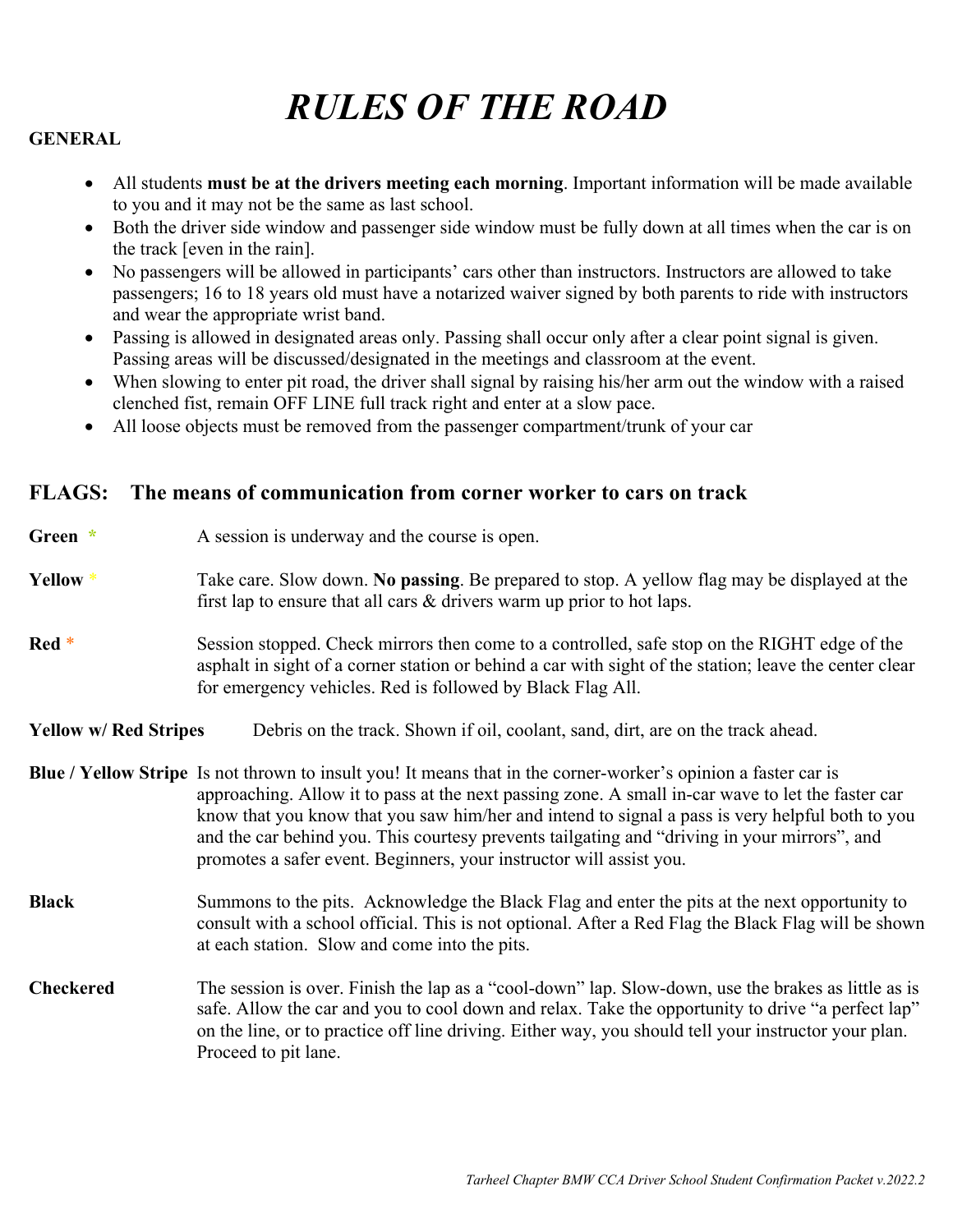# **CAR PREPARATION**

BMWs are well-engineered, well-built cars that are designed for enthusiastic driving. Several members have asked if there are modifications that should be made to their cars prior to the driving school. **NO!** Modern cars are quite competent for this type of driving right from the showroom. What IS required is that your car be in top condition. See that your car is functioning as it is designed to and that it is well maintained and passes Tech (see your Tech form).

#### *PREPARING YOUR CAR*

- Prior to the event, have your car inspected by a professional mechanic**.** Included in this packet is a pre-event Technical Inspection Form that must be completed, signed, and brought with you to the event.
- It is recommended that your car have a recent tune-up so that is running at its best. You'll certainly enjoy it more.
- The brake fluid should be changed and the system bled as close to the event as possible. Brake fluid absorbs water (from the humidity in the air) which reduces the boiling point of the fluid. When people "lose their brakes" at an event like this, it is more often than not the result of boiling the brake fluid. The brake pads should have at least one-half of their original thickness. If they don't, replace them in time to bed-them-in adequately before the event. You may want to bring the newly removed old pads with you just in case.
- The coolant system should have been flushed and coolant changed within a few months of the event to prevent overheating. Check your coolant level.
- Tires must have at least 2/32's of tread depth, with no blisters, bald spots, or other imperfections. Also, tires that have been patched or plugged are not recommended. On street tires you should inflate your tires a bit more than indicated on the door. Never exceed the max tire pressure printed on the tire. Remember that tire pressure will increase 2- 6 lbs when you drive at the track. Generally, for street tires 36-38 psi is a good starting point. Your instructor will advise you and air is available at the tech shed in the paddock.
- If applicable, remove sunroof wind deflectors. At high speeds, some of these will vibrate and may make a very disconcerting noise. Also, if your car has removable wheel centers, trim rings, etc., these should also be removed to ensure they won't fall off during the event.
- All loose objects must be removed from the passenger compartment and trunk of your car. This includes all items from the glove box and side pockets. It is unnerving and potentially dangerous to have loose objects flying around you during hard braking and cornering. Radar detectors (if removable) and garage door openers often get left on sun visors. Double-check your car **before your first session each day**.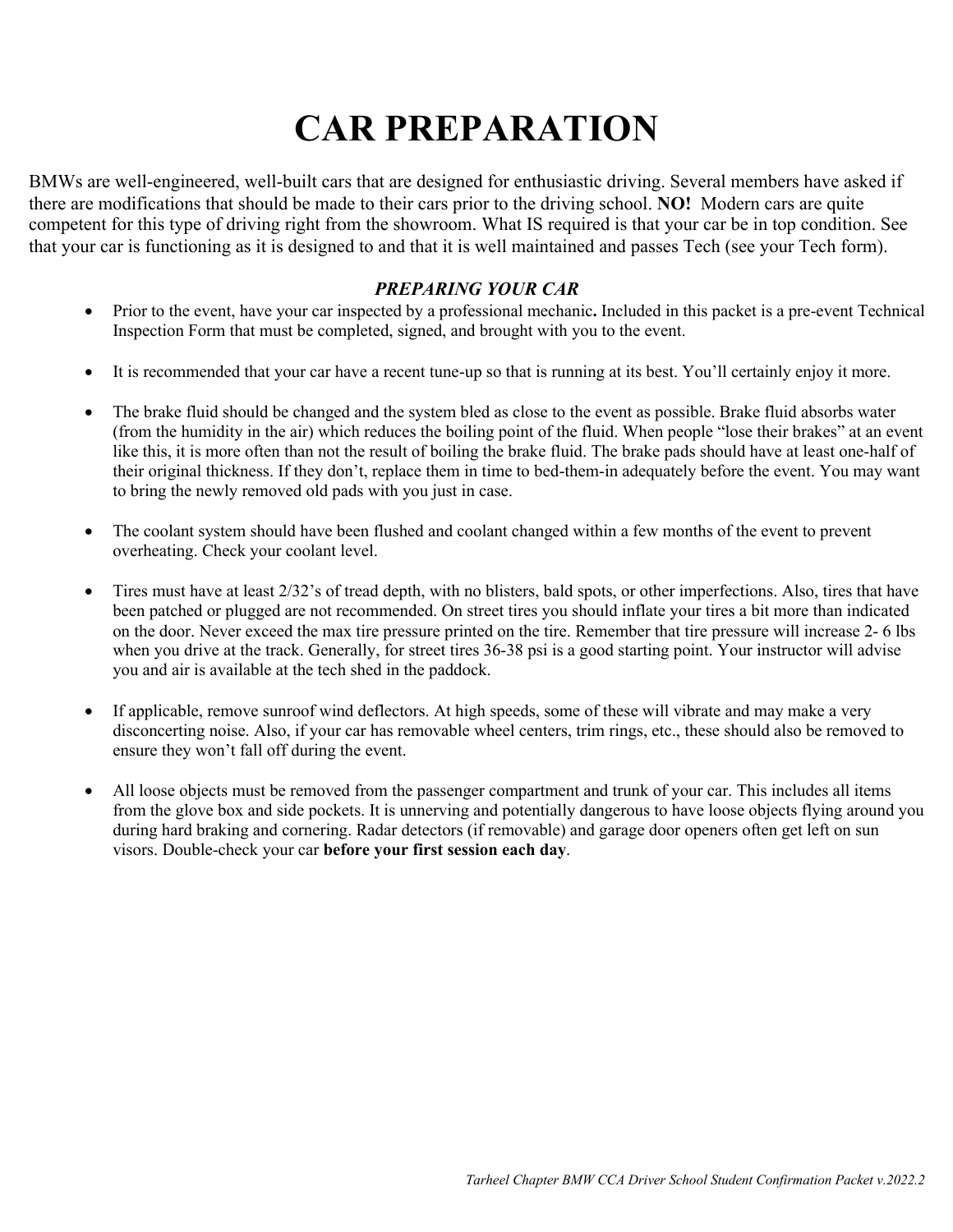## **DRIVING TERMS AND TOPICS**

Some useful terms and definitions:

- **Understeer** There is traction at the rear tires, but the front tires lose traction, regardless of steering correction, the front of the car slides towards the outside of the turn; Also called "push" or "plow". Understeer increases the radius of the turn (passenger puckers).
- **Oversteer** There is traction at the front tires, but the rear tires lose traction and try to pass the front. Also called "loose"; Oversteer decreases the radius of the turn (driver puckers).
- **Trailing-Throttle** [TTO] Oversteer is induced by lifting off the throttle while cornering. When the throttle is lifted, weight is transferred to the front of the car, which suddenly has better traction than it had before; weight is transferred off the rear of the car, which suddenly has less traction than it had before (frequently the cause of spin).
- **Line** The most efficient on-track route that a car takes through a given turn.
- **Turn-in** The point at which you begin turning into a corner. The turn-in point has direct effect on the apex and track out (exit) of a given line.
- **Apex** The area of a corner in which the inside front tire runs closest to the outside of the turn is the called the Apex. It may be at the ½ way point or more often near the end of the curbing for that turn. Your instructor will enable you to know which is coming next.
- **Track-out (exit)** The area of the track where the turn is completed is called the track-out. The track-out point is determined by the turn-in and apex; depending on the turn-in and apex, will either be on the track, or off the track.
- **Trail Brake** Trail braking (releasing the brake gradually) occurs while turning, and after the major braking for the corner has occurred. Braking pressure is only a fraction of full (10 to 20 percent), and is gradually decreased while making the transition to acceleration.
- **Camber** The angle of the wheel from vertical as viewed from head-on. Negative camber has the top of the wheel leaning towards the center of the car. Cornering pulls the bottom of the outside tires in so that the tires exhibit positive camber, or less negative camber.
- **Toe-in** The alignment of the tires as viewed from above, with the front of each wheel pointing in toward the centerline. Forward motion tends to pull the tires backwards in an arc so that the tires tend to toe-out (or have less toe-in).
- **Type of Turn** Turns are divided into three types and are driven differently. Type I turn is a turn leading to a straight (late apex to maximize exit speed onto the straight eg. T12- Oaktree at VIR); Type II turn is at the end of a longer straight when the turn leads to a very short straight (carry straight speed into corner eg. T1-at VIR); Type III turn is a turn leading to another turn (sacrifice first turn to maximize exit of final turn, eg, T14-14a at VIR). Ask your instructor how different turns affect your entrance and exit and to help you identify the types of turns.

### **DON'T STOP HERE**

**The following pages contain the Medical Form (optional) and Technical Inspection Form (mandatory) that must be completed and brought with you to the track.**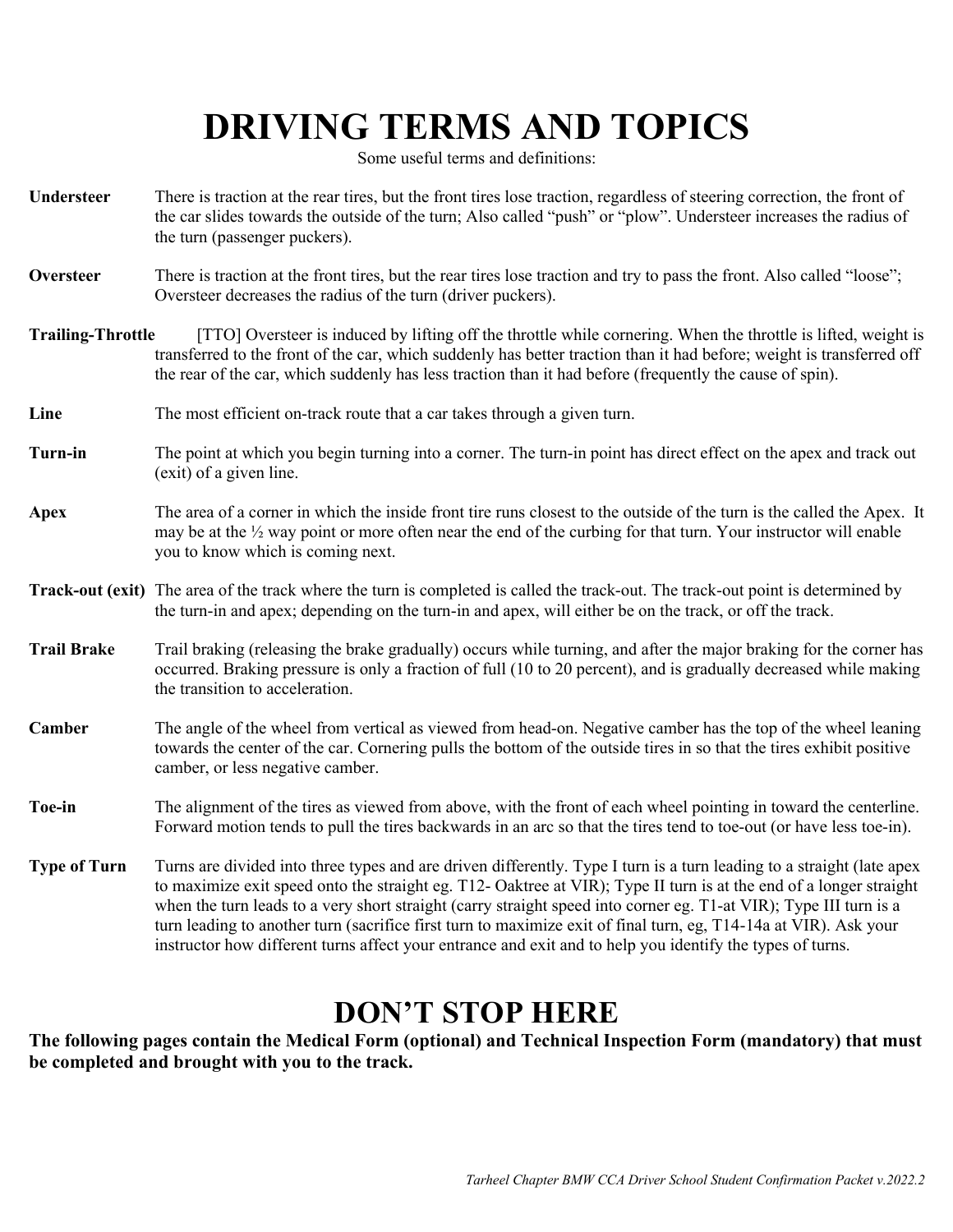(**This form is optional**. We prefer this medical completed paperless online in your MotorSportReg Profile. You may submit this hardcopy optional.)

### *TARHEEL CHAPTER BMW CCA PARTICIPANT MEDICAL INFORMATION*

*(confidential) PLEASE PRINT LEGIBLY (fold in half, tape and print your last name first in right upper corner)*

| Name:                                                                                                                                                                                                                          |           | Year of Birth: |  |  |  |  |
|--------------------------------------------------------------------------------------------------------------------------------------------------------------------------------------------------------------------------------|-----------|----------------|--|--|--|--|
|                                                                                                                                                                                                                                |           |                |  |  |  |  |
|                                                                                                                                                                                                                                |           |                |  |  |  |  |
|                                                                                                                                                                                                                                |           |                |  |  |  |  |
|                                                                                                                                                                                                                                |           |                |  |  |  |  |
|                                                                                                                                                                                                                                | fold line |                |  |  |  |  |
|                                                                                                                                                                                                                                |           |                |  |  |  |  |
|                                                                                                                                                                                                                                |           |                |  |  |  |  |
|                                                                                                                                                                                                                                |           |                |  |  |  |  |
|                                                                                                                                                                                                                                |           |                |  |  |  |  |
|                                                                                                                                                                                                                                |           |                |  |  |  |  |
| Allergies: 1999 and 1999 and 1999 and 1999 and 1999 and 1999 and 1999 and 1999 and 1999 and 1999 and 1999 and 1999 and 1999 and 1999 and 1999 and 1999 and 1999 and 1999 and 1999 and 1999 and 1999 and 1999 and 1999 and 1999 |           |                |  |  |  |  |
| Present Medications:                                                                                                                                                                                                           |           |                |  |  |  |  |
|                                                                                                                                                                                                                                |           |                |  |  |  |  |
|                                                                                                                                                                                                                                |           |                |  |  |  |  |
| Significant illness or condition, which might affect you at the track:                                                                                                                                                         |           |                |  |  |  |  |
|                                                                                                                                                                                                                                |           |                |  |  |  |  |

This information will be kept confidential and only be used in case of emergency. It is destroyed following the event. \*fold in half and print your name, last name first on the right corner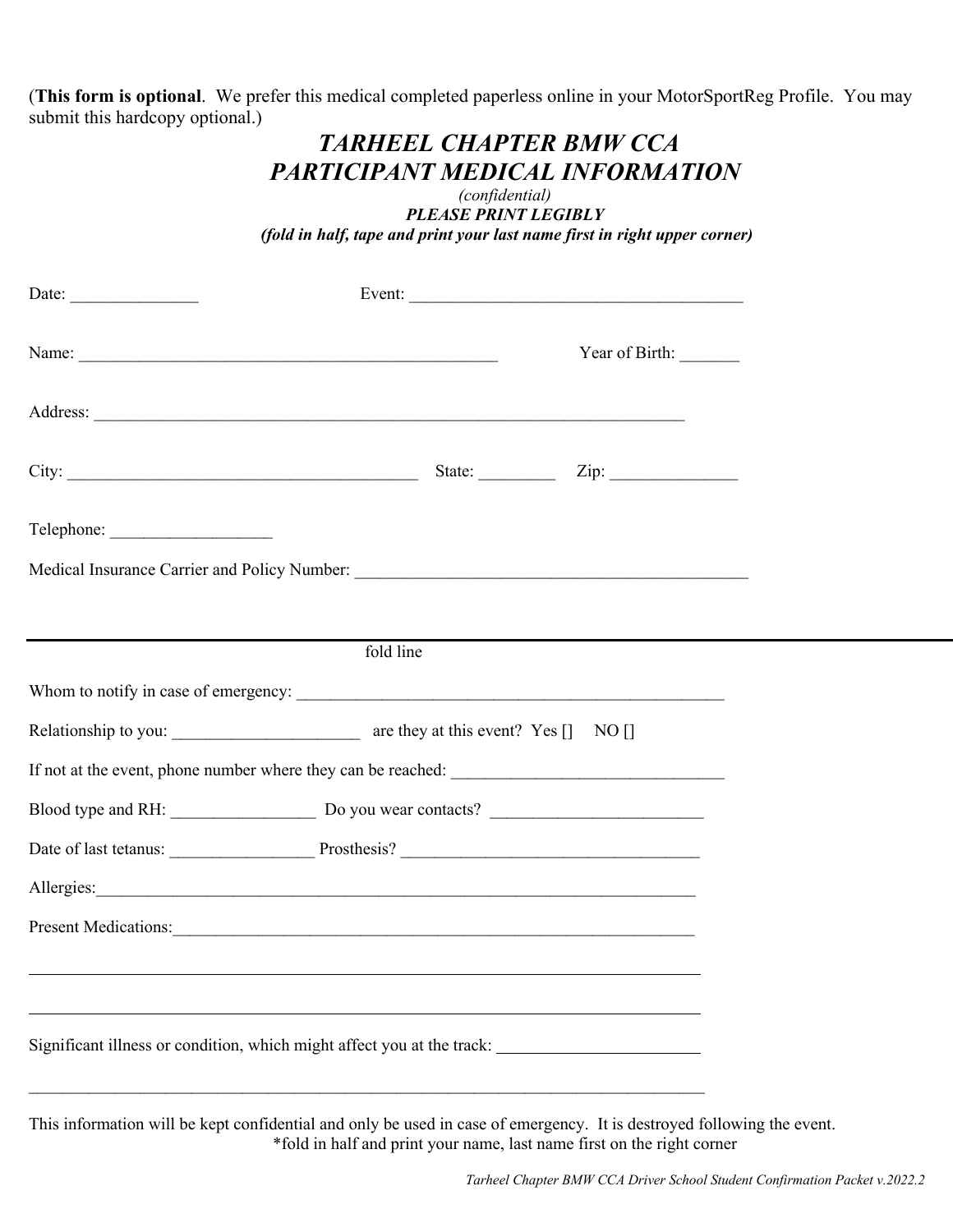Tarheel BMW CCA Event Medical Form (page 2)

Last Name  $\frac{1}{\sqrt{1-\frac{1}{2}}\sqrt{1-\frac{1}{2}}\sqrt{1-\frac{1}{2}}\sqrt{1-\frac{1}{2}}\sqrt{1-\frac{1}{2}}\sqrt{1-\frac{1}{2}}\sqrt{1-\frac{1}{2}}\sqrt{1-\frac{1}{2}}\sqrt{1-\frac{1}{2}}\sqrt{1-\frac{1}{2}}\sqrt{1-\frac{1}{2}}\sqrt{1-\frac{1}{2}}\sqrt{1-\frac{1}{2}}\sqrt{1-\frac{1}{2}}\sqrt{1-\frac{1}{2}}\sqrt{1-\frac{1}{2}}\sqrt{1-\frac{1}{2}}\sqrt{1-\frac{1}{2}}\sqrt{1-\frac{$ 

This page intended to be the outside of your confidential medical form when printing double-sided and folded as directed. If you printed single sided sheets, you may discard this page.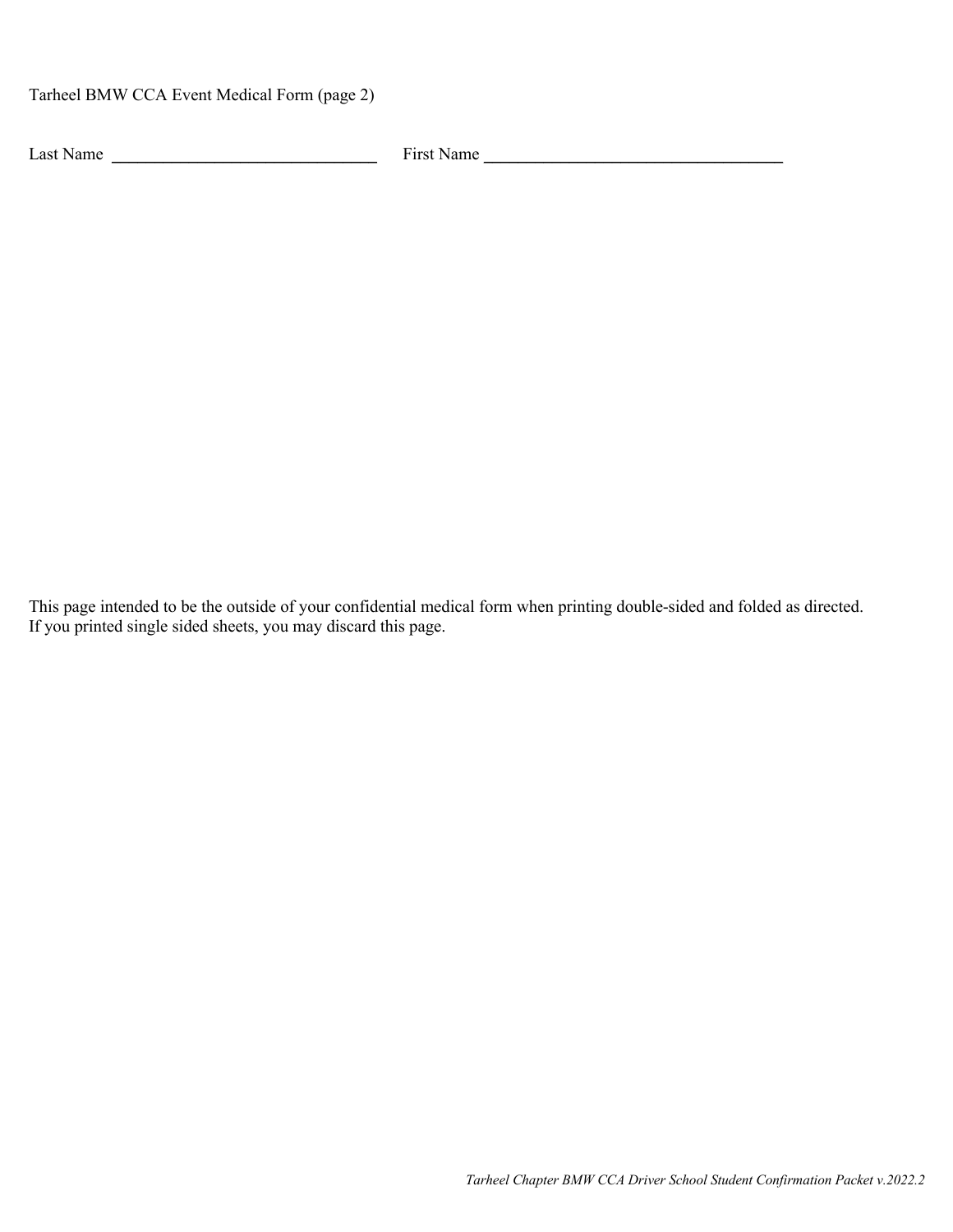|                                                                                                                                                                                                                                                                                                                                                                                                                                                                                                                                                                                                         |  |             |                        |                                                                                                                                                                                                                                                                     | Phone: National Assembly Phone: National Assembly           |             |      |  |  |  |
|---------------------------------------------------------------------------------------------------------------------------------------------------------------------------------------------------------------------------------------------------------------------------------------------------------------------------------------------------------------------------------------------------------------------------------------------------------------------------------------------------------------------------------------------------------------------------------------------------------|--|-------------|------------------------|---------------------------------------------------------------------------------------------------------------------------------------------------------------------------------------------------------------------------------------------------------------------|-------------------------------------------------------------|-------------|------|--|--|--|
| Event Date: _______________Year of Car: _________ Model: __________________ Color: __________ VIN: __________________                                                                                                                                                                                                                                                                                                                                                                                                                                                                                   |  |             |                        |                                                                                                                                                                                                                                                                     |                                                             |             |      |  |  |  |
|                                                                                                                                                                                                                                                                                                                                                                                                                                                                                                                                                                                                         |  |             |                        |                                                                                                                                                                                                                                                                     |                                                             |             |      |  |  |  |
| Technical Inspection (To be completed by a professional mechanic within 4-6 weeks of the event).                                                                                                                                                                                                                                                                                                                                                                                                                                                                                                        |  |             |                        |                                                                                                                                                                                                                                                                     |                                                             |             |      |  |  |  |
| <b>Vehicle Interior</b>                                                                                                                                                                                                                                                                                                                                                                                                                                                                                                                                                                                 |  | Pass        | Fail                   | <b>Suspension &amp; Running Gear</b>                                                                                                                                                                                                                                |                                                             | <b>Pass</b> | Fail |  |  |  |
| Interior Mirror: (1) Minimum in good condition; securely mounted.                                                                                                                                                                                                                                                                                                                                                                                                                                                                                                                                       |  |             |                        | Wheel Bearings: Proper free rotation; no looseness in hub.                                                                                                                                                                                                          |                                                             |             |      |  |  |  |
| <b>Helmet:</b> Snell current or last date certified, no cracks; chin strap in<br>good condition. (Certification within 11 years of current date)                                                                                                                                                                                                                                                                                                                                                                                                                                                        |  |             |                        | <b>Structural Integrity:</b> No loose body or interior parts; no<br>structural rust at or near suspension points.                                                                                                                                                   |                                                             |             |      |  |  |  |
| <b>Roll Bar/Cages:</b> Must pass the broomstick test; must be covered<br>with closed cell foam padding where a helmet comes in contact<br>with the bar. Please refer to "Driver School Rules for closed cars and                                                                                                                                                                                                                                                                                                                                                                                        |  |             |                        | Front Suspension: No excessive play; ball joints and tie<br>rods secure; boots and all seals in good condition.<br><b>Rear Suspension:</b> Half shaft bolts tight, boots in good                                                                                    |                                                             |             |      |  |  |  |
| open cars" on the following website for more details:<br>http://www.tarheelbmwcca.org/track.html                                                                                                                                                                                                                                                                                                                                                                                                                                                                                                        |  |             |                        |                                                                                                                                                                                                                                                                     | condition; mounting hardware in good condition; no leakage. |             |      |  |  |  |
| Seat belts/Harnesses: Factory or better installation in both<br>seats. Must be securely mounted; belts not frayed; equal restraints<br>for passenger and driver. 4-point harnesses prohibited except<br>Schroth Quick Fit. 5, 6 and 7 point harnesses must use seat<br>with factory routing holes/safety pinned.                                                                                                                                                                                                                                                                                        |  |             |                        | <b>Brakes:</b> Sufficient brake pads (50% minimum); rotors and pads<br>are in good condition; no cuts or abrasions in brake lines. There<br>should be no visible cracks extending to the edge of the rotor.<br>With co-driver, pads should exceed minimum standard. |                                                             |             |      |  |  |  |
| <b>Pedals:</b> All pedals must have free return and be in good operating<br>condition. Brake pedal must be firm.                                                                                                                                                                                                                                                                                                                                                                                                                                                                                        |  |             |                        | Brake Fluid: Sufficient brake fluid; premium fluid; Brake<br>fluid must be changed at least every 6 events or one year.                                                                                                                                             |                                                             |             |      |  |  |  |
| Windshield/Wipers: No cracks, condition does not impair vision.<br>Wipers in good working order.                                                                                                                                                                                                                                                                                                                                                                                                                                                                                                        |  |             |                        | Tires: General good condition; no cracks, cuts, cords or<br>blisters, the tires should be the ones used at the track.                                                                                                                                               |                                                             |             |      |  |  |  |
| <b>Doors:</b> Must be operational from inside and outside.                                                                                                                                                                                                                                                                                                                                                                                                                                                                                                                                              |  |             |                        | Steering linkage: No excessive play.                                                                                                                                                                                                                                |                                                             |             |      |  |  |  |
| Accessories secure: Stereo, camera, etc.                                                                                                                                                                                                                                                                                                                                                                                                                                                                                                                                                                |  |             |                        | Wheels-Overall Condition: All lug nuts engaged. Wheel<br>Center-locks: Locking devices are fully engaged. For track tires,<br>steel lug nuts should be used. No cracks, bends or flaws                                                                              |                                                             |             |      |  |  |  |
| <b>Engine &amp; Trunk Compartment</b>                                                                                                                                                                                                                                                                                                                                                                                                                                                                                                                                                                   |  | <b>Pass</b> | Fail                   | <b>Vehicle Exterior</b>                                                                                                                                                                                                                                             |                                                             | <b>Pass</b> | Fail |  |  |  |
| Battery: Properly secured; no apparent corrosion.                                                                                                                                                                                                                                                                                                                                                                                                                                                                                                                                                       |  |             |                        | <b>Hood &amp; Deck lids secure</b>                                                                                                                                                                                                                                  |                                                             |             |      |  |  |  |
| Electrical: Harnesses/relays/wires secure.                                                                                                                                                                                                                                                                                                                                                                                                                                                                                                                                                              |  |             |                        | Brake Lights: Functional and visible brake lights.                                                                                                                                                                                                                  |                                                             |             |      |  |  |  |
| Belts: Fans/auxiliary belts in good condition with proper tension.                                                                                                                                                                                                                                                                                                                                                                                                                                                                                                                                      |  |             |                        | Fluids: Appropriate levels, and no dripping leaks of any fluids.                                                                                                                                                                                                    |                                                             |             |      |  |  |  |
| Throttle Return: Freely operating and proper spring(s).                                                                                                                                                                                                                                                                                                                                                                                                                                                                                                                                                 |  |             |                        | Exhaust System: securely fastened and in good condition.                                                                                                                                                                                                            |                                                             |             |      |  |  |  |
| Fuel Lines: Proper fittings and line condition.                                                                                                                                                                                                                                                                                                                                                                                                                                                                                                                                                         |  |             |                        | Exterior mirrors: In good condition.                                                                                                                                                                                                                                |                                                             |             |      |  |  |  |
| <b>Engine:</b> General condition of engine and accessories.                                                                                                                                                                                                                                                                                                                                                                                                                                                                                                                                             |  |             |                        | Gas Cap: Tightly closed/no leaks. Caps for all fluids secure.                                                                                                                                                                                                       |                                                             |             |      |  |  |  |
| Coolant System: Level, condition of hoses and no leaks.                                                                                                                                                                                                                                                                                                                                                                                                                                                                                                                                                 |  |             |                        |                                                                                                                                                                                                                                                                     |                                                             |             |      |  |  |  |
| THE UNDERSIGNED HEREBY CERTIFY:                                                                                                                                                                                                                                                                                                                                                                                                                                                                                                                                                                         |  |             |                        |                                                                                                                                                                                                                                                                     | <b>Inspection Facility Information and Stamp</b>            |             |      |  |  |  |
| 1. This OFFICIAL TECHNICAL INSPECTION FORM (THE "FORM") submitted to Tarheel Chapter of the BMW Car Club<br>of America, in connection with the above noted High Performance Driver Education Event was performed on the<br>date shown below by a mechanic and/or shop qualified to conduct such a track inspection.<br>2. The completed Form correctly and accurately shows the condition of the Car identified above on the date of the                                                                                                                                                                |  |             |                        | <b>Shop Stamp, Business Card,</b>                                                                                                                                                                                                                                   |                                                             |             |      |  |  |  |
| inspection.                                                                                                                                                                                                                                                                                                                                                                                                                                                                                                                                                                                             |  |             |                        | or Inspection Invoice Required                                                                                                                                                                                                                                      |                                                             |             |      |  |  |  |
| 3. There have been no changes in the condition of the Car since the date of the inspection that would affect the track-<br>worthiness of the Car. The undersigned hereby agrees to defend, indemnify and hold harmless BMWCCA, its chapters,<br>as well as the inspector, from any and all claims or demands arising directly or indirectly from any incorrect<br>and/or inaccurate statements set forth in this form.                                                                                                                                                                                  |  |             |                        |                                                                                                                                                                                                                                                                     |                                                             |             |      |  |  |  |
| I understand that the technical inspection performed on my Car and my helmet is solely for the purpose of meeting<br>minimum standards of car preparation for the Chapters's High-Performance Driving Event. No warranties or<br>guarantees are implied or expressed by the passing of the inspection performed. I acknowledge that the safe condition<br>and operation of my Car is entirely my responsibility. I take full and sole responsibility for any vehicle problems,<br>malfunctions, or damage that may occur in connection with the operation or performance of my Car prior to, during, or |  |             | Tech Inspector's Name: |                                                                                                                                                                                                                                                                     | Date:                                                       |             |      |  |  |  |
| subsequent to the event.                                                                                                                                                                                                                                                                                                                                                                                                                                                                                                                                                                                |  |             |                        | <b>Tech Inspector's Signature:</b>                                                                                                                                                                                                                                  |                                                             |             |      |  |  |  |
| Signature Driver 1:                                                                                                                                                                                                                                                                                                                                                                                                                                                                                                                                                                                     |  |             |                        |                                                                                                                                                                                                                                                                     | Date: $\_\_$                                                |             |      |  |  |  |

| Signature Driver 2: |  |  |  |
|---------------------|--|--|--|
|---------------------|--|--|--|

**Form Revision: 06/02/2022**

*Tarheel Chapter BMW CCA Driver School Student Confirmation Packet v.2022.2*

Date:

### **Tarheel Chapter BMW Car Club of America**

**Driver's Education Vehicle Technical Inspection** 

**Tarheel Chapter**<br>BMW Car Club<br>of America

|  |  | <b>Service Service</b> |
|--|--|------------------------|
|  |  |                        |
|  |  |                        |
|  |  |                        |
|  |  |                        |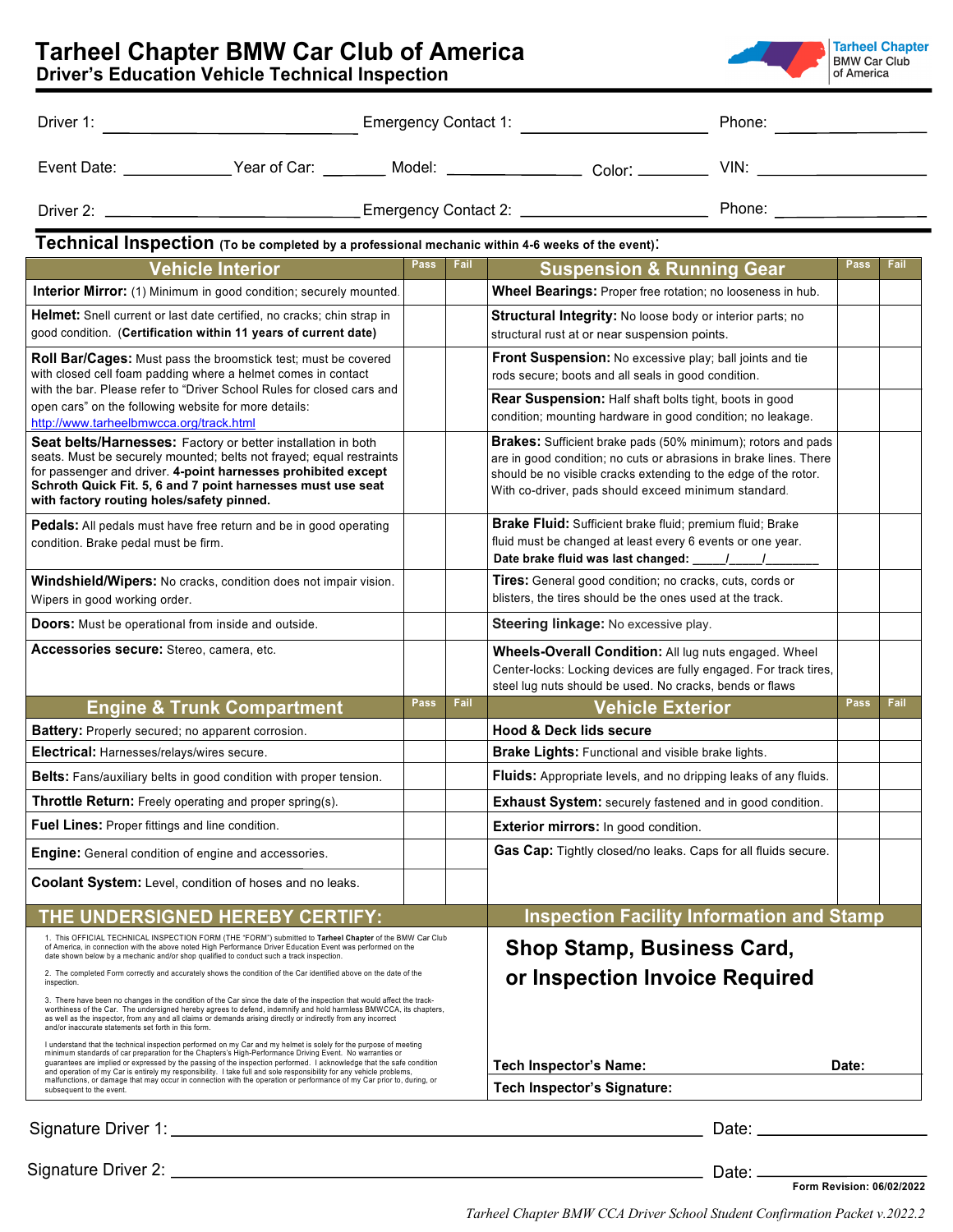(This page intentionally blank for double-sided printing)